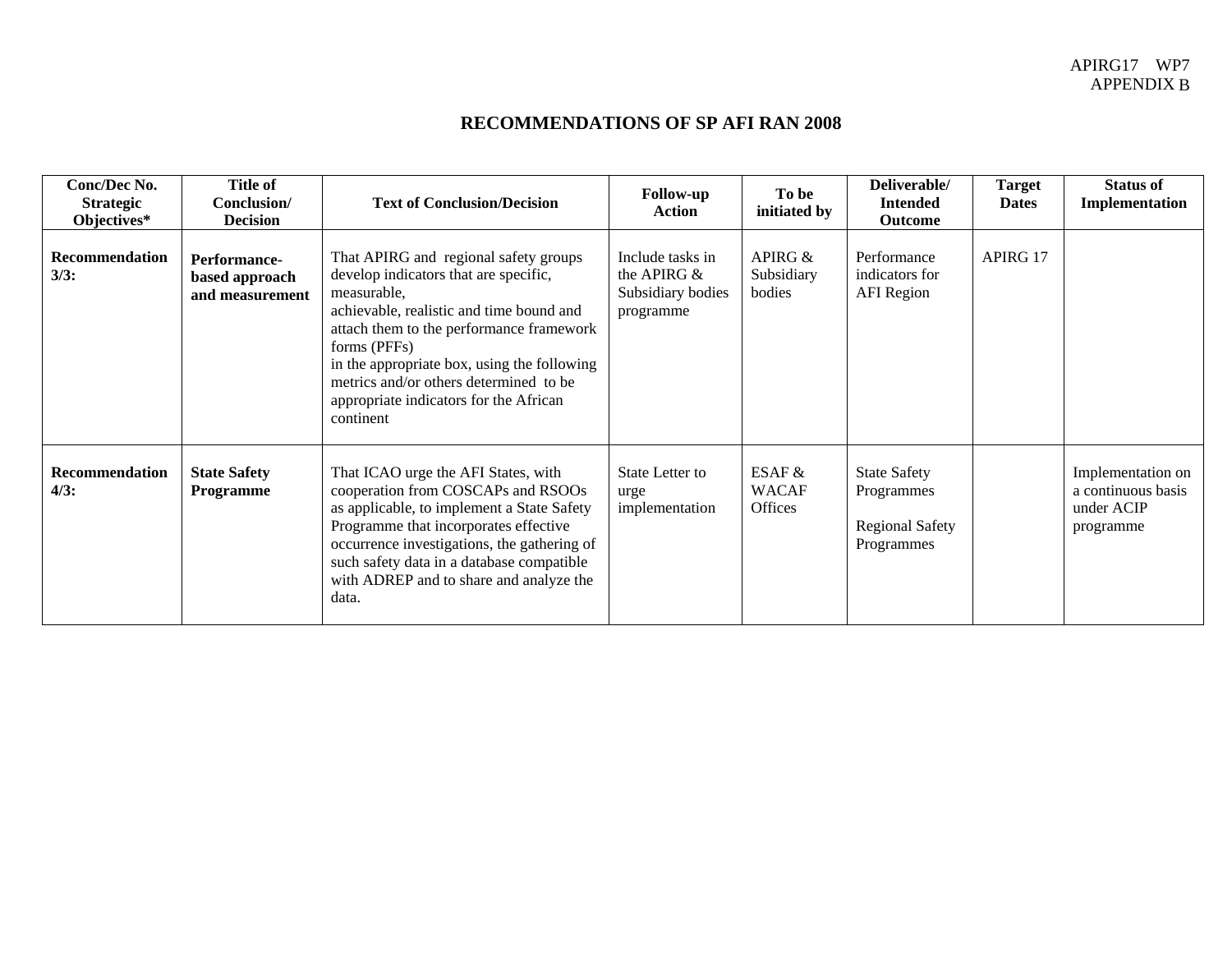| Conc/Dec No.<br><b>Strategic</b><br>Objectives* | <b>Title of</b><br>Conclusion/<br><b>Decision</b>                                                                                    | <b>Text of Conclusion/Decision</b>                                                                                                                                                                                                                                                                                                                                                                                                            | <b>Follow-up</b><br><b>Action</b>                                                     | To be<br>initiated by                                                   | Deliverable/<br><b>Intended</b><br>Outcome                                                     | <b>Target</b><br><b>Dates</b> | <b>Status of</b><br>Implementation                                                 |
|-------------------------------------------------|--------------------------------------------------------------------------------------------------------------------------------------|-----------------------------------------------------------------------------------------------------------------------------------------------------------------------------------------------------------------------------------------------------------------------------------------------------------------------------------------------------------------------------------------------------------------------------------------------|---------------------------------------------------------------------------------------|-------------------------------------------------------------------------|------------------------------------------------------------------------------------------------|-------------------------------|------------------------------------------------------------------------------------|
| Recommendation<br>4/6:                          | <b>Investigation of</b><br>air traffic services<br>incidents and<br>provision of<br>comprehensive<br>feedback to<br>parties involved | That, in coordination with their air<br>navigation service providers, States:<br>a) diligently conduct investigations on all<br>reported air traffic services incidents<br>having taken place in airspace under<br>their responsibility; and;<br>b) provide timely, documented feedback<br>involved parties<br>all<br>through<br>to<br>participation in the established AIAG<br>mechanism via the relevant ICAO<br>regional office.           | TAG activities                                                                        | TAG, ATS<br>SG<br><b>States</b><br><b>States</b>                        | Resolution of<br><b>UCRs</b><br>Feedback to<br>AIAG & ICAO<br>Regional Office                  |                               | Implementation on<br>a continuous basis<br>Implementation on<br>a continuous basis |
| <b>Recommendation</b><br>4/7:                   | <b>Reporting of air</b><br>traffic services<br>incidents                                                                             | That air operators be reminded, by IATA<br>and their State Authority, of their<br>obligation to ensure<br>that air traffic services incident reports are<br>filed on a timely basis, following the<br>ICAO model as<br>contained in the Procedures for Air<br>Navigation Services - Air Traffic<br>Management (PANS-ATM, Doc 4444),<br>Appendix 4, and provide sufficient<br>relevant information to facilitate the<br>ensuing investigation. | Implement<br>Recommendation<br>Make reporting<br>form more<br>available and<br>usable | States,<br><b>Operators</b><br>States,<br>ATS/AIS/SA<br>R <sub>SG</sub> | <b>Increased ATS</b><br>incidents<br>reporting using<br>Doc 4444<br>incident<br>reporting form |                               | Implementation on<br>a continuous basis                                            |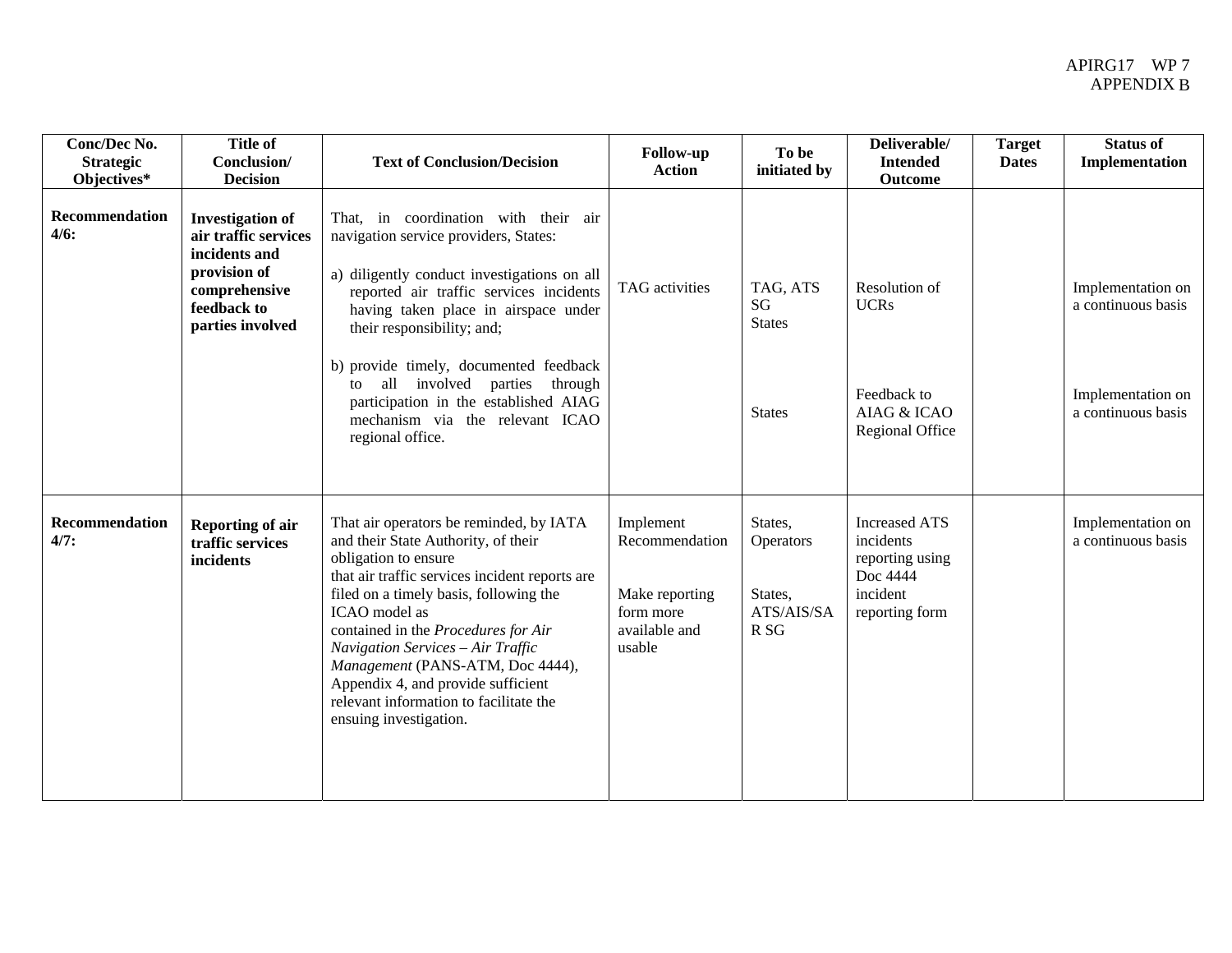| Conc/Dec No.<br><b>Strategic</b><br>Objectives* | <b>Title of</b><br>Conclusion/<br><b>Decision</b> | <b>Text of Conclusion/Decision</b>                                                                                                                                                                                                                                                                                           | <b>Follow-up</b><br><b>Action</b>     | To be<br>initiated by               | Deliverable/<br><b>Intended</b><br><b>Outcome</b> | <b>Target</b><br><b>Dates</b>   | <b>Status of</b><br><b>Implementation</b> |
|-------------------------------------------------|---------------------------------------------------|------------------------------------------------------------------------------------------------------------------------------------------------------------------------------------------------------------------------------------------------------------------------------------------------------------------------------|---------------------------------------|-------------------------------------|---------------------------------------------------|---------------------------------|-------------------------------------------|
| Recommendation<br>$6/1$ :                       | <b>Regional</b><br>performance<br>framework       | a) APIRG adopt the performance-based<br>framework for air navigation systems<br>planning as detailed in the report of this<br>identifying<br>meeting,<br>regional<br>performance objectives and utilizing<br>the performance framework forms<br>(PFFs);                                                                      | Update the PFF                        | APIRG &<br>Subsidiary<br>bodies     | Complete and<br>updated PFFs                      | APIRG 17                        |                                           |
|                                                 |                                                   | b) APIRG develop additional PFFs to<br>meet new performance objectives as<br>necessary; and                                                                                                                                                                                                                                  | Develop other<br>(additional) PFFs    |                                     | Update of<br>additional PFFs                      | APIRG 17                        |                                           |
|                                                 |                                                   | c) the performance objectives and the<br>associated PFFs adopted by the meeting<br>and any other PFFs developed by<br>APIRG, be integrated into the<br>CNS/ATM implementation plan for the<br>AFI Region (Doc 003) which should<br>then be updated to serve as an<br>integrated planning document for the<br>AFI Region.     | <b>Integrate PFFs</b><br>into Doc 003 | ESAF &<br><b>WACAF</b><br>Offices   | Integration of<br>PFFs in Doc 003                 | ATM/AIS/<br><b>SAR</b><br>SG/12 |                                           |
| <b>Recommendation</b><br>6/2:                   | <b>National</b><br>performance<br>framework       | <b>States</b><br>adopt a<br>national<br>That<br>performance-based framework for air<br>navigation systems planning as detailed<br>in the report of this meeting, identifying<br>performance<br>objectives,<br>national<br>aligned with the regional performance<br>objectives, utilizing the performance<br>framework forms. | <b>State Letter</b>                   | ESAF $&$<br><b>WACAF</b><br>Offices | Up to date State<br><b>PFFs</b>                   | 2009-2015                       |                                           |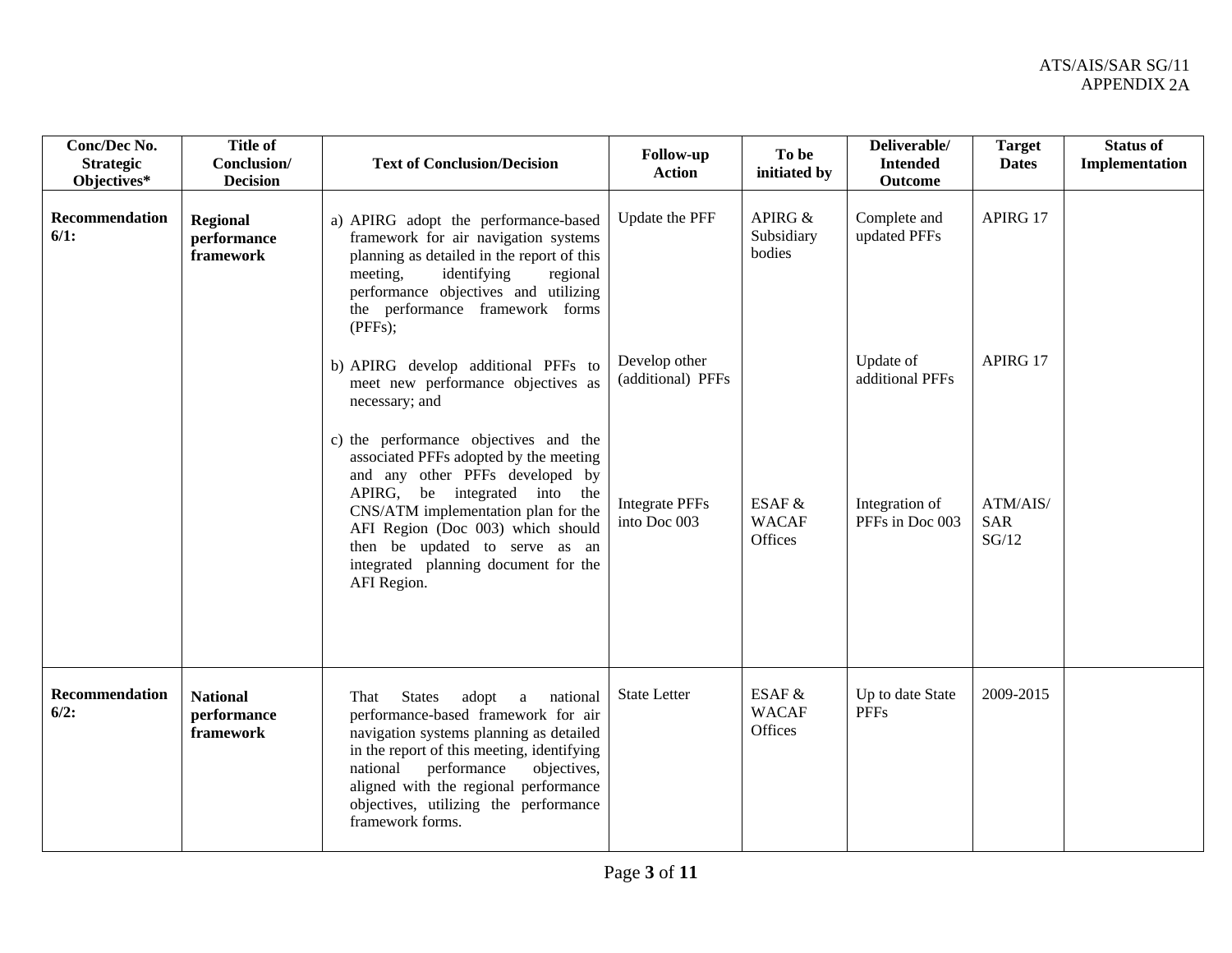| Conc/Dec No.<br><b>Strategic</b><br>Objectives* | <b>Title of</b><br>Conclusion/<br><b>Decision</b>                     | <b>Text of Conclusion/Decision</b>                                                                                                                                                                                                                                                                                                                                                                                                                                                                                                         | <b>Follow-up</b><br><b>Action</b>                                                                                                   | To be<br>initiated by                                                                                                              | Deliverable/<br><b>Intended</b><br>Outcome                                                                                                                                  | <b>Target</b><br><b>Dates</b>                                                      | <b>Status of</b><br>Implementation    |
|-------------------------------------------------|-----------------------------------------------------------------------|--------------------------------------------------------------------------------------------------------------------------------------------------------------------------------------------------------------------------------------------------------------------------------------------------------------------------------------------------------------------------------------------------------------------------------------------------------------------------------------------------------------------------------------------|-------------------------------------------------------------------------------------------------------------------------------------|------------------------------------------------------------------------------------------------------------------------------------|-----------------------------------------------------------------------------------------------------------------------------------------------------------------------------|------------------------------------------------------------------------------------|---------------------------------------|
| <b>Recommendation</b><br>6/5:                   | Implementation<br>of the new ICAO<br><b>Model flight Plan</b><br>Form | a) APIRG adopt the ATM Performance<br>Objective: Transition to the New<br>ICAO Model Flight Plan Form as<br>in<br>contained<br>the<br>performance<br>framework form (PFF) in Appendix A<br>to the Report on Agenda Item 6; and<br>b) States coordinate, through APIRG,<br>their transition to the new ICAO flight<br>plan and follow the checklist in the<br>PFF in Appendix A to the Report on<br>Agenda Item 6 in order to ensure<br>harmonization and orderliness in their<br>transition to the new flight plan by<br>15 November 2012. | Update flight plan<br>implementation<br><b>PFF</b><br>Participate in<br><b>FITS</b><br>Establish<br><b>Transition Task</b><br>Force | ATS/AIS/SA<br>R <sub>SG</sub><br><b>States</b><br>ESAF $&$<br><b>WACAF</b><br>Offices<br><b>APIRG</b><br>ATS/ATS/<br><b>SAR SG</b> | Adoption of<br>updated PFFs<br>Streamlined<br>coordination<br>transition to new<br>flight plan<br>content by Nov<br>2012<br>Guidance &<br>coordination of<br>implementation | APIRG 17<br>$2009 -$<br>Nov 2012<br><b>Task Force</b><br>established<br>April 2010 | Coordination in<br>progress till 2012 |
| <b>Recommendation</b><br>6/6:                   | <b>Operational</b><br>safety assessment<br>methodology                | That APIRG adopt the ATM Performance<br>Objective: Operational Safety Assessment<br>Methodology<br>as contained in<br>the<br>performance framework form in Appendix<br>B to the Report on Agenda Item 6.                                                                                                                                                                                                                                                                                                                                   | Implement<br>Recommendation                                                                                                         | <b>APIRG</b><br>ATS/AIS/SA<br>R SG                                                                                                 | Complete and<br>updated PFFs                                                                                                                                                | APIRG 17                                                                           |                                       |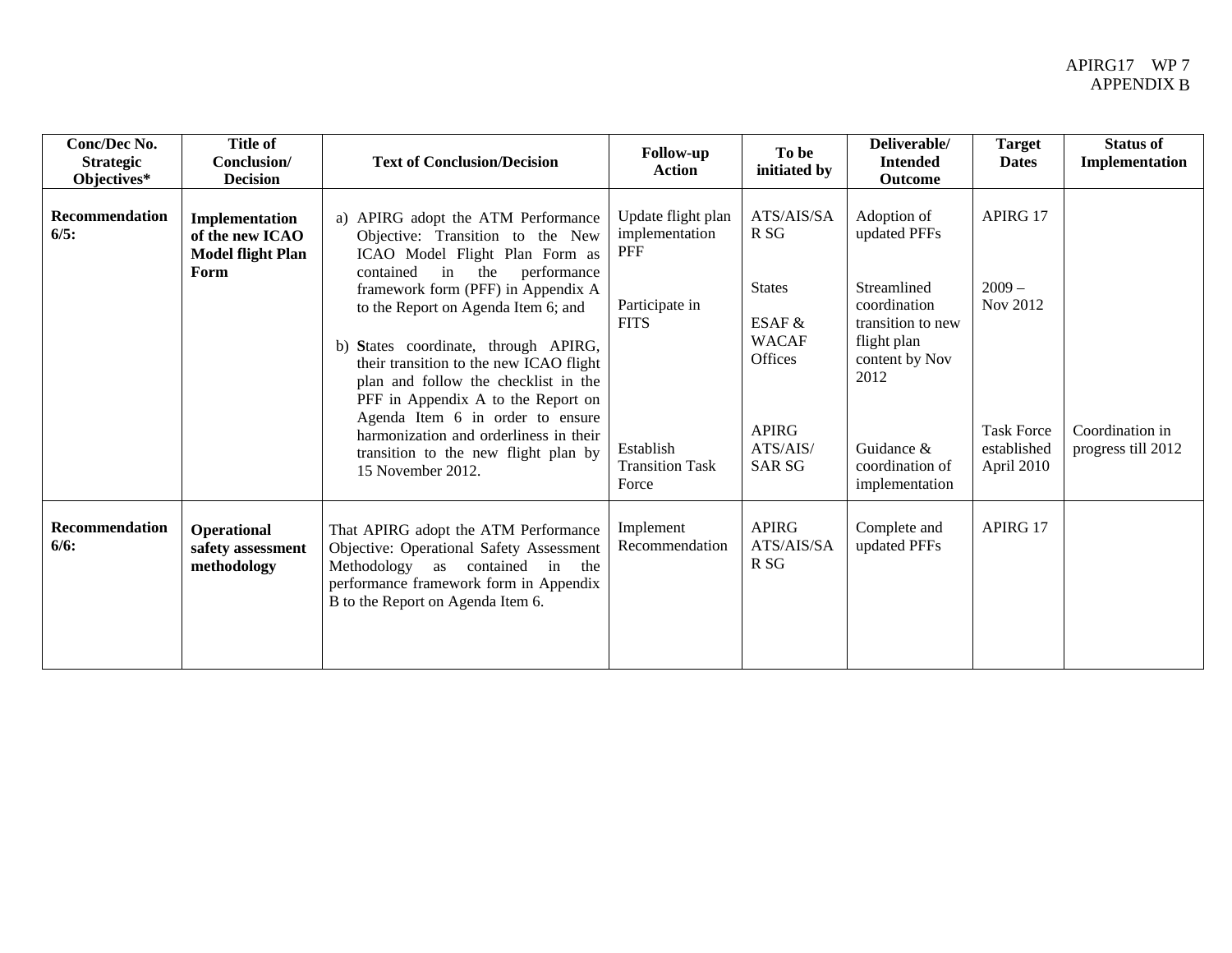| Conc/Dec No.<br><b>Strategic</b><br>Objectives* | <b>Title of</b><br>Conclusion/<br><b>Decision</b>                                                       | <b>Text of Conclusion/Decision</b>                                                                                                                                                                                                                                                                                                                                                                               | <b>Follow-up</b><br><b>Action</b>                              | To be<br>initiated by                               | Deliverable/<br><b>Intended</b><br><b>Outcome</b>                                                                                                                                            | <b>Target</b><br><b>Dates</b> | <b>Status of</b><br>Implementation      |
|-------------------------------------------------|---------------------------------------------------------------------------------------------------------|------------------------------------------------------------------------------------------------------------------------------------------------------------------------------------------------------------------------------------------------------------------------------------------------------------------------------------------------------------------------------------------------------------------|----------------------------------------------------------------|-----------------------------------------------------|----------------------------------------------------------------------------------------------------------------------------------------------------------------------------------------------|-------------------------------|-----------------------------------------|
| Recommendation<br>6/7:                          | <b>Establishment</b> of<br>a Tactical Action<br>Group (TAG)                                             | a) A Tactical Action Group be created in<br>the AFI Region with the Terms of<br>Reference and Work Programme<br>outlined in Appendix C to the Report                                                                                                                                                                                                                                                             | <b>State Letter</b>                                            | <b>ICAO HQ</b><br>ESAF &<br><b>WACAF</b>            | Information on<br>TAG objectives                                                                                                                                                             |                               | Completed                               |
|                                                 |                                                                                                         | on Agenda Item 6; and;                                                                                                                                                                                                                                                                                                                                                                                           | Convene TAG<br>and its activities                              | Offices                                             | Resolution of<br><b>UCRs</b>                                                                                                                                                                 |                               | Implementation on<br>a continuous basis |
|                                                 |                                                                                                         | b) States as a matter of priority make all<br>efforts to assist and comply with<br>requests from the TAG group.                                                                                                                                                                                                                                                                                                  | <b>State Letter</b>                                            | <b>ICAO HQ</b><br>ESAF &<br><b>WACAF</b><br>Offices | Cooperation<br>with TAG                                                                                                                                                                      |                               | Implementation on<br>a continuous basis |
| Recommendation<br>6/8:                          | <b>Reduced vertical</b><br>separation<br>minimum<br>(RVSM)<br>monitoring and<br>follow-up<br>activities | That AFI States support:<br>a) the long-term submission of State<br>RVSM operationally approved aircraft<br>to the AFI Regional Monitoring<br>Agency (ARMA);<br>b) provision of long-term support to the<br>AFI height monitoring programme;<br>collection<br>c) long-term<br>of<br>safety<br>assessment data;<br>d) the availability of personnel to fulfil the<br>role of RVSM National Programme<br>Managers; | Inform and urge<br>State action<br>Implement<br>Recommendation | ESAF &<br><b>WACAF</b><br>Offices<br><b>States</b>  | Awareness &<br>support of<br><b>ARMA</b> activities<br>Submission of<br>all data to<br><b>ARMA</b><br>Support of<br><b>RVSM</b><br>implementation<br>and ARMA<br>activities<br>Appointment & |                               | Implementation on<br>a continuous basis |
|                                                 |                                                                                                         |                                                                                                                                                                                                                                                                                                                                                                                                                  |                                                                |                                                     | function of<br><b>RVSM</b>                                                                                                                                                                   | Scrutiny                      |                                         |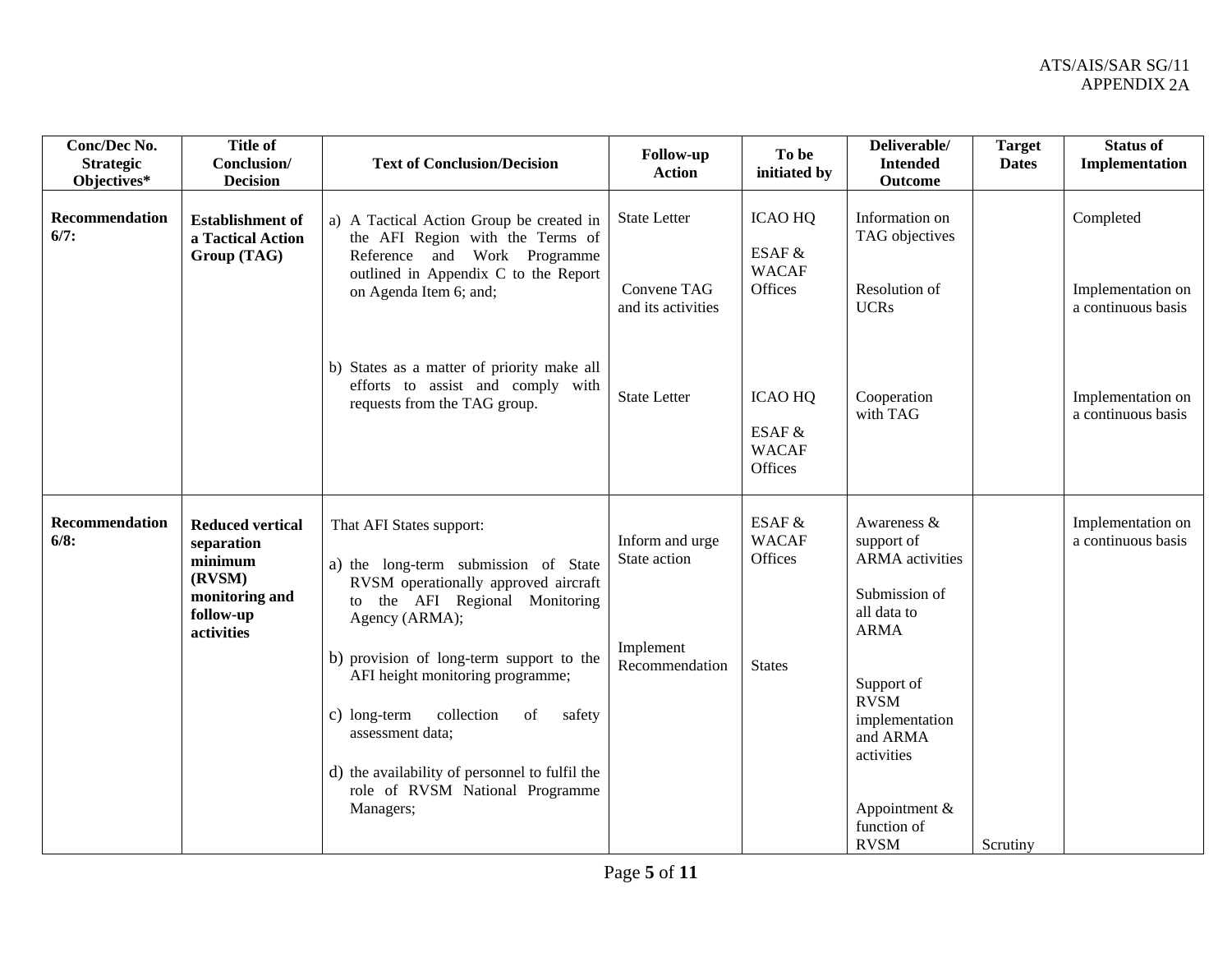| Conc/Dec No.<br><b>Strategic</b><br>Objectives* | <b>Title of</b><br>Conclusion/<br><b>Decision</b>                      | <b>Text of Conclusion/Decision</b>                                                                                                                                                                                                                                                                                                                                                                                                                                                                                                                                                                                                                                               | Follow-up<br><b>Action</b>                                                                                                                                                                                                                                                                                  | To be<br>initiated by    | Deliverable/<br><b>Intended</b><br><b>Outcome</b>           | <b>Target</b><br><b>Dates</b> | Status of<br>Implementation             |
|-------------------------------------------------|------------------------------------------------------------------------|----------------------------------------------------------------------------------------------------------------------------------------------------------------------------------------------------------------------------------------------------------------------------------------------------------------------------------------------------------------------------------------------------------------------------------------------------------------------------------------------------------------------------------------------------------------------------------------------------------------------------------------------------------------------------------|-------------------------------------------------------------------------------------------------------------------------------------------------------------------------------------------------------------------------------------------------------------------------------------------------------------|--------------------------|-------------------------------------------------------------|-------------------------------|-----------------------------------------|
|                                                 |                                                                        | e) the establishment of the ARMA<br>scrutiny group in 2009; and<br>f) measures to reduce the large number of<br>horizontal incidents in the AFI Region.                                                                                                                                                                                                                                                                                                                                                                                                                                                                                                                          |                                                                                                                                                                                                                                                                                                             |                          | Programme<br>Managers<br>Reduced<br>horizontal<br>incidents | Group<br>established          | Implementation on<br>a continuous basis |
| Recommendation<br>6/9:                          | Performance-<br>based navigation<br>(PBN)<br>performance<br>objectives | That APIRG adopt the Performance<br>Objectives as contained in the performance<br>framework forms in Appendix D to the<br>Report on Agenda Item 6:<br>a) optimization of the air traffic services<br>(ATS) route structure in en-route<br>airspace;<br>b) optimization of the ATS route structure<br>in terminal airspace; and<br>c) implementation of vertically guided<br>required navigation performance (RNP)<br>approaches.<br>That States develop their national action<br>plans to meet the requirements of the<br>regional performance framework forms, as<br>a matter of priority to meet the PBN<br>implementation goals established by<br>Assembly Resolution A36-23. | Implement<br>recommenda<br>tion.<br>Identify<br>$\bullet$<br>action<br>parties<br>and<br>specific<br>target<br>dates.<br>Update<br>$\bullet$<br>PFFs.<br>Follow-<br>up<br>Provide<br>$\bullet$<br>guidance<br>for<br>States.<br>$\blacktriangleright$<br>Implement<br><b>States</b><br>recommenda<br>tions. | <b>APIRG</b><br>(PBN/TF) | <b>Updated PFFs</b>                                         | PBN TF/4                      |                                         |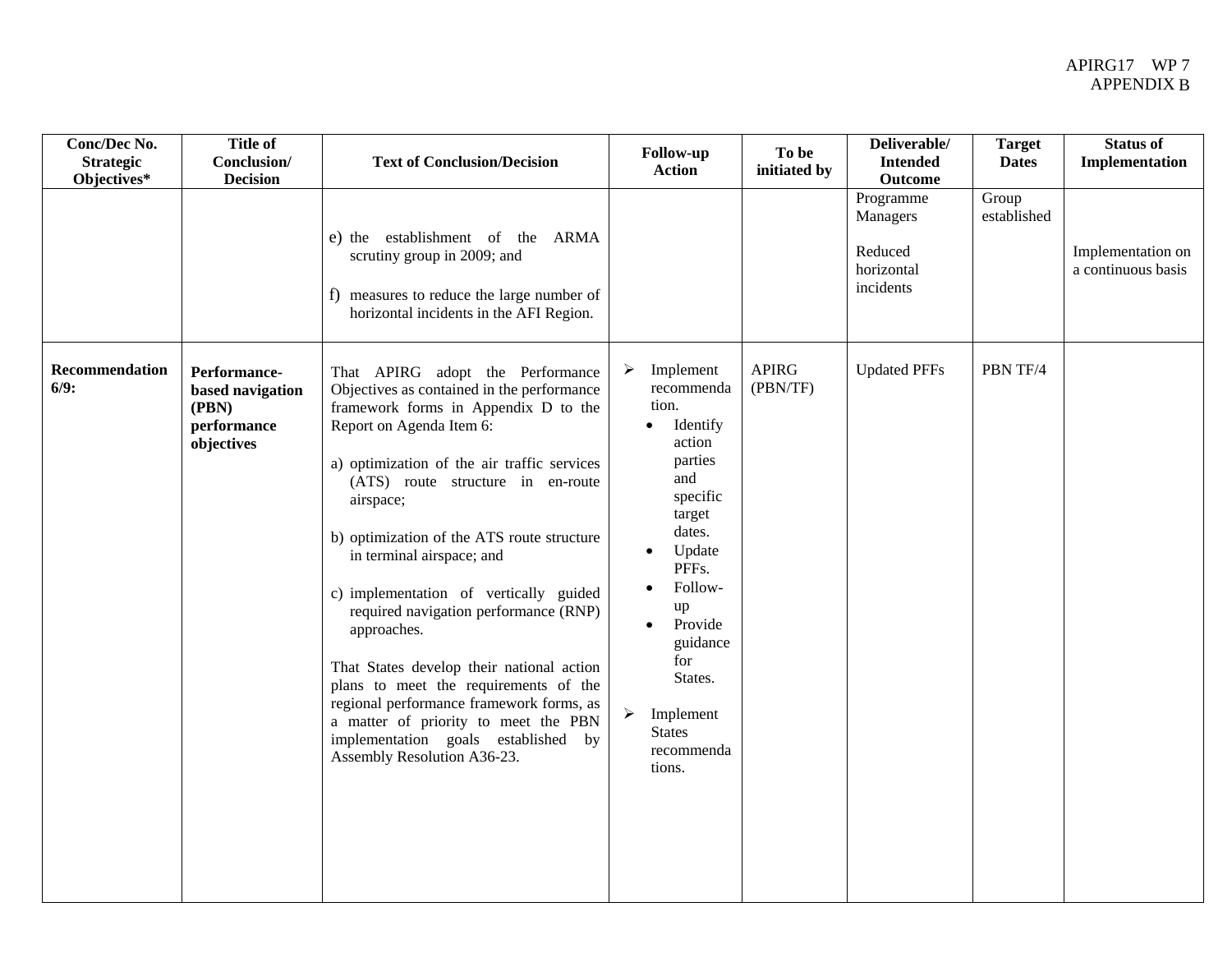| Conc/Dec No.<br><b>Strategic</b><br>Objectives* | <b>Title of</b><br>Conclusion/<br><b>Decision</b>                                      | <b>Text of Conclusion/Decision</b>                                                                                                                                                                                                                                                                                                     | <b>Follow-up</b><br><b>Action</b><br>Identify<br>$\bullet$<br>action<br>parties<br>and<br>specific<br>target<br>dates.<br>Update<br>$\bullet$<br>PFFs.<br>Follow-<br>$\bullet$<br>up | To be<br>initiated by                                    | Deliverable/<br><b>Intended</b><br><b>Outcome</b>  | <b>Target</b><br><b>Dates</b>                                                               | <b>Status of</b><br>Implementation      |
|-------------------------------------------------|----------------------------------------------------------------------------------------|----------------------------------------------------------------------------------------------------------------------------------------------------------------------------------------------------------------------------------------------------------------------------------------------------------------------------------------|--------------------------------------------------------------------------------------------------------------------------------------------------------------------------------------|----------------------------------------------------------|----------------------------------------------------|---------------------------------------------------------------------------------------------|-----------------------------------------|
| Recommendation<br>6/10:                         | <b>Support for</b><br>establishment of<br>an Africa ICAO<br>flight procedure<br>office | That:<br>a) States and international organizations<br>support the implementation of an AFI<br>flight procedures office; and<br>disseminate a letter, with<br>b) ICAO<br>documentation, inviting<br>supporting<br>interested States and international<br>organizations to submit proposals for<br>establishment and hosting of the FPO. | Provide support to<br>FPO.<br>State letters to<br>invite States to<br>make proposal                                                                                                  | States and<br>International<br>Organisations<br>ICAO HQ. | Support for FPO<br>Invitation to<br>establish FPO. | Based on<br><b>APAC</b><br><b>FPO</b><br>experience<br>to be<br>reviewed<br>by<br>APIRG/17. |                                         |
| Recommendation<br>6/11:                         | Implementation<br>of WGS-84 and<br>eTOD                                                | That APIRG adopt the AIM Performance<br>Objective: Implementation of world<br>geodetic system-1984 (WGS-84) and<br>electronic terrain and obstacle data<br>(eTOD) as contained in the performance<br>framework form in Appendix E to the<br>Report on Agenda Item 6.                                                                   | Implement<br>Recommendation                                                                                                                                                          | <b>APIRG</b>                                             | Full<br>implementation<br>of WGS-84 &<br>eTOD      |                                                                                             | Implementation on<br>a continuous basis |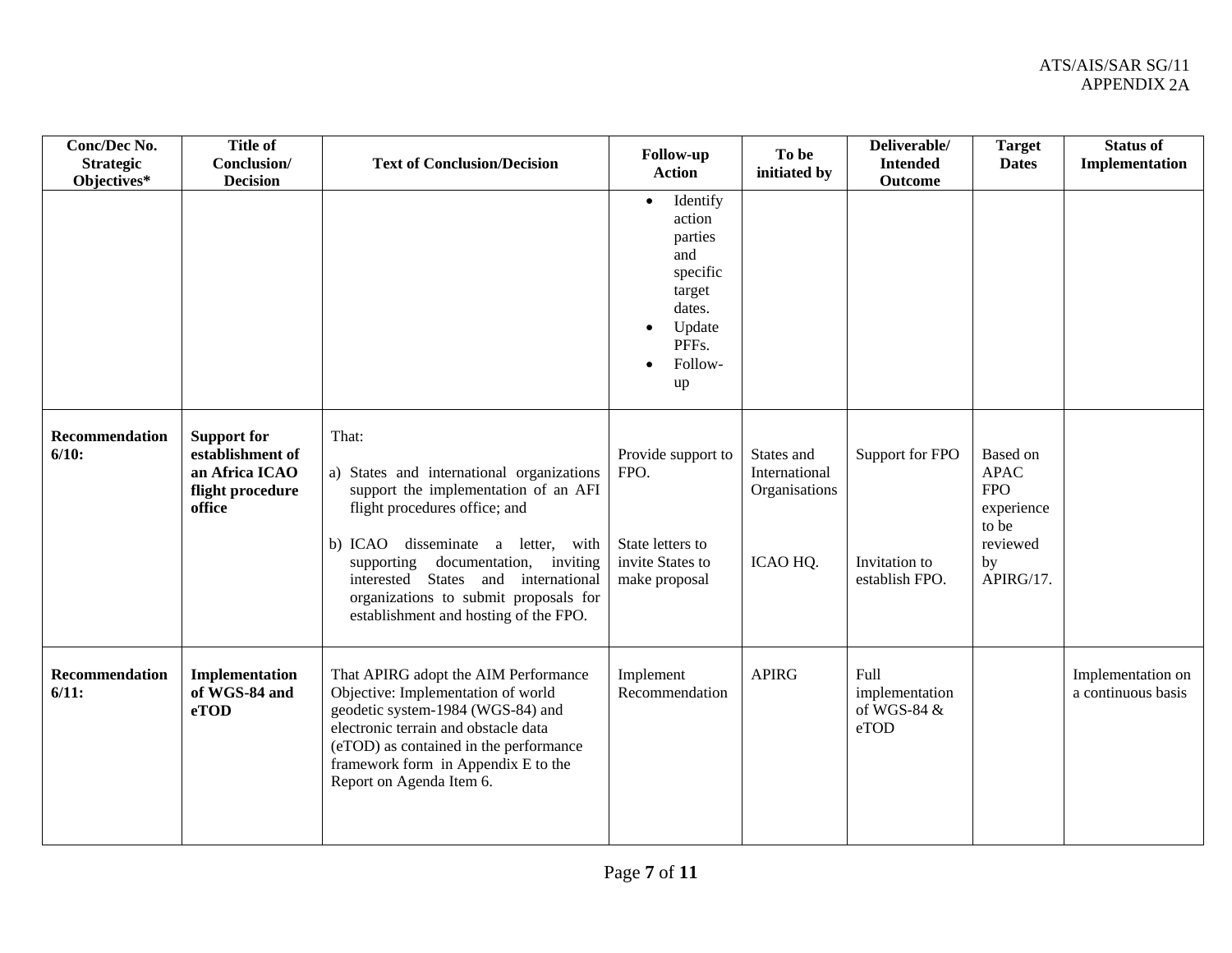| Conc/Dec No.<br><b>Strategic</b><br>Objectives* | <b>Title of</b><br>Conclusion/<br><b>Decision</b>                                            | <b>Text of Conclusion/Decision</b>                                                                                                                                                                                                                                                                                                                                                                                                                                                                                                                                                                                                                                                                                    | <b>Follow-up</b><br><b>Action</b>                                                                                                    | To be<br>initiated by    | Deliverable/<br><b>Intended</b><br>Outcome                                                                        | <b>Target</b><br><b>Dates</b> | <b>Status of</b><br>Implementation                                           |
|-------------------------------------------------|----------------------------------------------------------------------------------------------|-----------------------------------------------------------------------------------------------------------------------------------------------------------------------------------------------------------------------------------------------------------------------------------------------------------------------------------------------------------------------------------------------------------------------------------------------------------------------------------------------------------------------------------------------------------------------------------------------------------------------------------------------------------------------------------------------------------------------|--------------------------------------------------------------------------------------------------------------------------------------|--------------------------|-------------------------------------------------------------------------------------------------------------------|-------------------------------|------------------------------------------------------------------------------|
| Recommendation<br>6/12:                         | Full<br>implementation of<br><b>Atlantic Ocean</b><br>random RNAV<br>routing area<br>(AORRA) | That ICAO:<br>a) take immediate action to inform all<br>concerned States that implementation<br>of AORRA Phase II will be delayed<br>until further notice; and                                                                                                                                                                                                                                                                                                                                                                                                                                                                                                                                                        | <b>State Letter</b>                                                                                                                  | <b>WACAF</b><br>Office   | Information to<br><b>States</b>                                                                                   |                               | Completed<br>(AORRA phase 2<br>implemented on 9 <sup>th</sup><br>April 2009) |
|                                                 |                                                                                              | b) as a matter of urgency, facilitate and<br>coordinate implementation of all<br>phases of AORRA and assist in<br>determining a suitable date for<br>AORRA Phase II implementation.                                                                                                                                                                                                                                                                                                                                                                                                                                                                                                                                   | Implement<br>Recommendation                                                                                                          | Concerned<br>FIRs, SAT   | Revised<br>implementation<br>date of AORRA<br>Phase II                                                            |                               |                                                                              |
| Recommendation<br>6/13:                         | <b>Publication of</b><br><b>GNSS-based RNP</b><br>approach<br>procedures                     | That:<br>States having taken part in the IATA<br>a)<br>navigation (RNAV)<br>global<br>area<br>navigation satellite systems (GNSS)<br>development<br>procedures<br>and<br>implementation programme and which<br>had not yet done so, publish GNSS-<br>based<br>required<br>navigation<br>performance (RNP) approaches, and at<br>the same time, remove any operational<br>restrictions that may be in place; and;<br>States that had not taken part in the<br>b)<br>IATA RNAV GNSS procedures<br>implementation<br>development and<br>programme, seek assistance from<br>appropriate organizations with the<br>objective<br>of<br>designing<br>and<br>GNSS-based<br><b>RNP</b><br>implementing<br>approach procedures. | Publish<br>GNSS-based<br>instrument<br>Flight<br>Procedures<br>(IFPs).<br>Remove<br>restrictions.<br>Coordinate /<br>Seek assistance | States.<br><b>States</b> | GNSS-based<br>IAPs published<br>and operational.<br>Regional<br>implementation<br>of GNSS Based<br>RNP procedures | APIRG/17<br>APIRG/17          |                                                                              |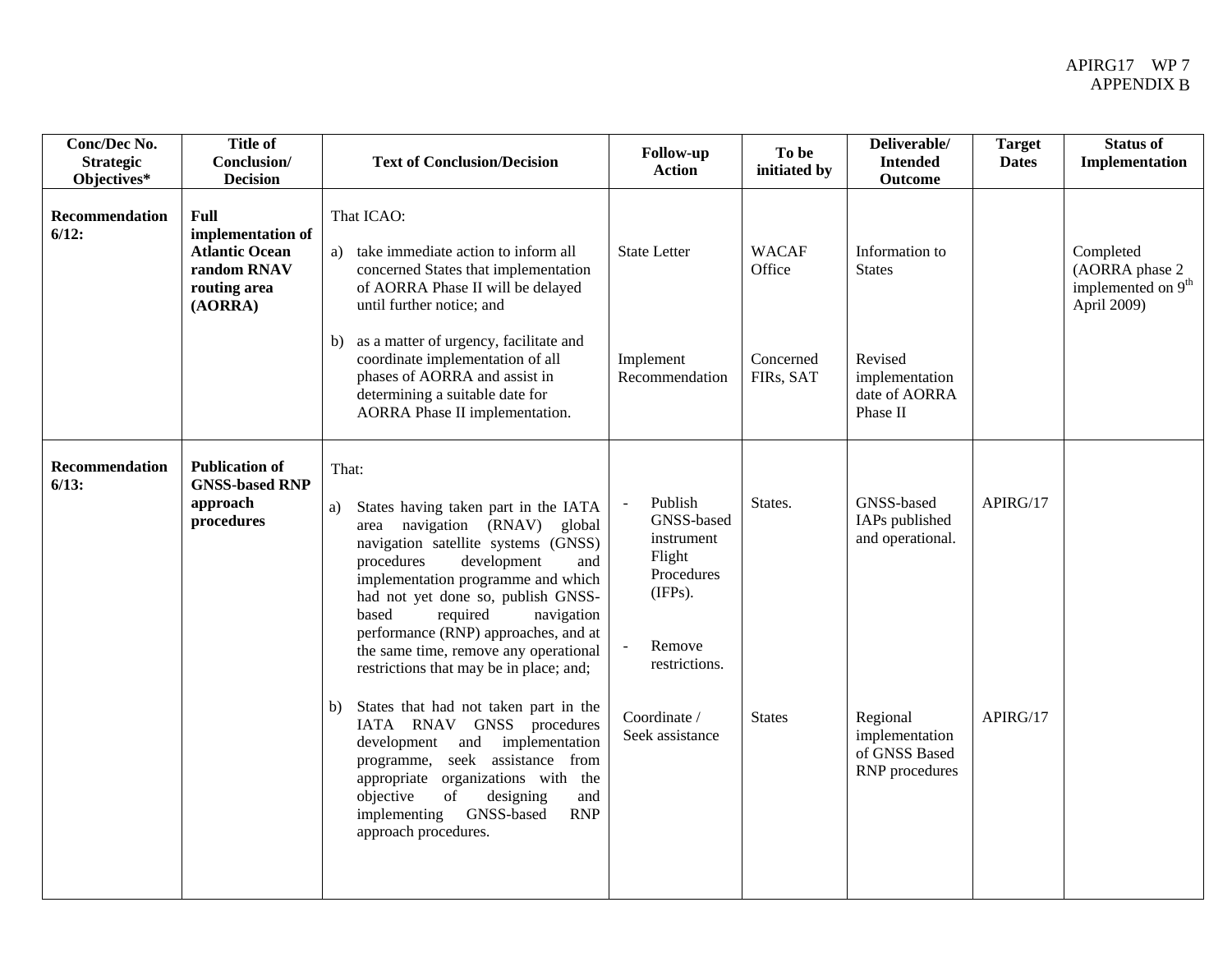| Conc/Dec No.<br><b>Strategic</b><br>Objectives* | <b>Title of</b><br>Conclusion/<br><b>Decision</b>                                     | <b>Text of Conclusion/Decision</b>                                                                                                                                                                                                                                                                                                                                                                                                                                                                                                                                                                                                                                                                                                                                                                                                             | <b>Follow-up</b><br><b>Action</b>                                                                                                                                                               | To be<br>initiated by                                                                  | Deliverable/<br><b>Intended</b><br>Outcome                                                                                                                     | <b>Target</b><br><b>Dates</b>                  | <b>Status of</b><br>Implementation |
|-------------------------------------------------|---------------------------------------------------------------------------------------|------------------------------------------------------------------------------------------------------------------------------------------------------------------------------------------------------------------------------------------------------------------------------------------------------------------------------------------------------------------------------------------------------------------------------------------------------------------------------------------------------------------------------------------------------------------------------------------------------------------------------------------------------------------------------------------------------------------------------------------------------------------------------------------------------------------------------------------------|-------------------------------------------------------------------------------------------------------------------------------------------------------------------------------------------------|----------------------------------------------------------------------------------------|----------------------------------------------------------------------------------------------------------------------------------------------------------------|------------------------------------------------|------------------------------------|
| <b>Recommendation</b><br>6/22:                  | <b>Establishment of</b><br>sub-regional<br>search and rescue<br>(SAR)<br>arrangements | That APIRG:<br>a) adopt the SAR Performance Objective:<br>Establishment of Sub-regional SAR<br>Arrangements as contained in the<br>performance framework form in<br>Appendix H to the Report on Agenda<br>Item $6$ ;<br>b) adopt as policy the general concept of<br>sub-regional SAR provision from joint<br>aviation/maritime RCCs as a key<br>strategy in the improvement of the<br>Africa-wide SAR system;<br>c) support the establishment of a task<br>force to progress the initiative taken at<br>the Port Elizabeth Consultative<br>Conference of October 2007 on the<br>integration of SAR services in the<br>southern African Region; and<br>d) cooperate with ICAO and IMO in their<br>continuing collaboration with African<br>States to implement sub-regional, joint<br>RCCs at strategic locations on the<br>African continent. | <b>Update RAN</b><br><b>PFFs</b><br><b>Establish SAR TF</b><br>to coordinate and<br>progress outcome<br>of PE<br>Consultative<br>Conference<br>Adoption of<br>Policy<br>Provision of<br>support | <b>APIRG</b><br>ATS/AIS/SA<br>R <sub>SG</sub><br>States and<br>Sub-regional<br>bodies) | <b>SAR PFF</b><br>Regional SAR<br>TF<br>Joint SAR Policy<br>Establishment<br>and operation of<br>a SAR TF<br>Implementation<br>of Sub-regional<br><b>JRCCs</b> | APIRG 17<br>APIRG 17<br>2009-2012<br>2010-2012 |                                    |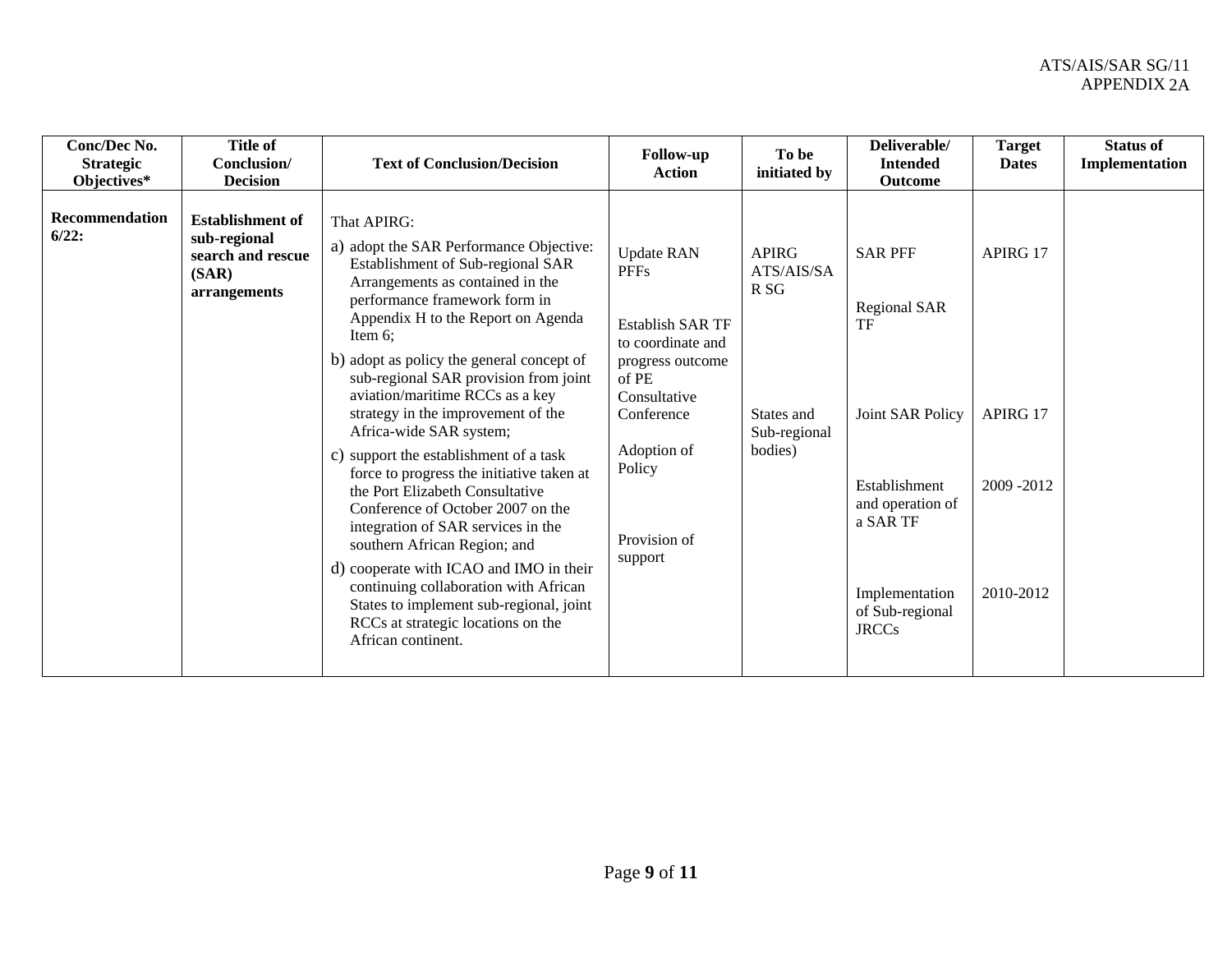| Conc/Dec No.<br><b>Strategic</b><br>Objectives* | <b>Title of</b><br>Conclusion/<br><b>Decision</b>                                   | <b>Text of Conclusion/Decision</b>                                                                                                                                                                                                                                                                                                                                                                                                                         | <b>Follow-up</b><br><b>Action</b>                    | To be<br>initiated by             | Deliverable/<br><b>Intended</b><br><b>Outcome</b> | <b>Target</b><br><b>Dates</b> | <b>Status of</b><br>Implementation      |
|-------------------------------------------------|-------------------------------------------------------------------------------------|------------------------------------------------------------------------------------------------------------------------------------------------------------------------------------------------------------------------------------------------------------------------------------------------------------------------------------------------------------------------------------------------------------------------------------------------------------|------------------------------------------------------|-----------------------------------|---------------------------------------------------|-------------------------------|-----------------------------------------|
| <b>Recommendation</b><br>6/25:                  | <b>Elimination of air</b><br>navigation<br>deficiencies in the<br><b>AFI Region</b> | That:<br>a) APIRG<br>adopt<br>the<br>Performance<br>Elimination<br>of<br>Objective:<br>Air<br>Navigation Deficiencies in the AFI<br>Region as contained in the performance<br>framework form in Appendix J to the<br>Report on Agenda Item 6;                                                                                                                                                                                                              | <b>State Letter</b>                                  | ESAF &<br><b>WACAF</b><br>Offices | Reminder on<br>elimination of<br>deficiencies     |                               | Implementation on<br>a continuous basis |
|                                                 |                                                                                     | b) States develop their national action<br>plans, aligned with the regional<br>performance objective, to eliminate<br>their relevant deficiencies in the fields<br>of aerodromes and ground aids (AGA),<br>traffic<br>management<br>(ATM),<br>air<br>aeronautical<br>information<br>services<br>communications<br>(CNS),<br>(AIS),<br>meteorological (MET) and search and<br>rescue (SAR), priority being given to<br>the deficiencies as contained in the | Review list of<br>deficiencies                       | ATS/AIS/SA<br>R <sub>SG</sub>     | Updated list of<br>deficiencies                   | ATM/AIS/<br>SAR/SG12          | Implementation on<br>a continuous basis |
|                                                 |                                                                                     | performance framework form in<br>Appendix J to the Report on Agenda<br>Item 6; and                                                                                                                                                                                                                                                                                                                                                                         | Find solutions for<br>elimination of<br>deficiencies | ATS/AIS/SA<br>R <sub>SG</sub>     | Elimination of<br>deficiencies                    |                               |                                         |
|                                                 |                                                                                     | c) States take steps to seek assistance<br>where required for the implementation<br>of their action plans through ICAO<br>mechanisms such as Technical Co-<br>operation Bureau (TCB), International<br>Financial Facility for Aviation Safety<br>(IFFAS),<br>special<br>implementation<br>projects (SIPs) and from industry<br>stakeholders and donor agencies.                                                                                            | Seek assistance<br>through<br><b>TCB/SIPs</b>        | <b>States</b><br><b>States</b>    | Implementation<br>of Action Pan                   |                               | Implementation on<br>a continuous basis |